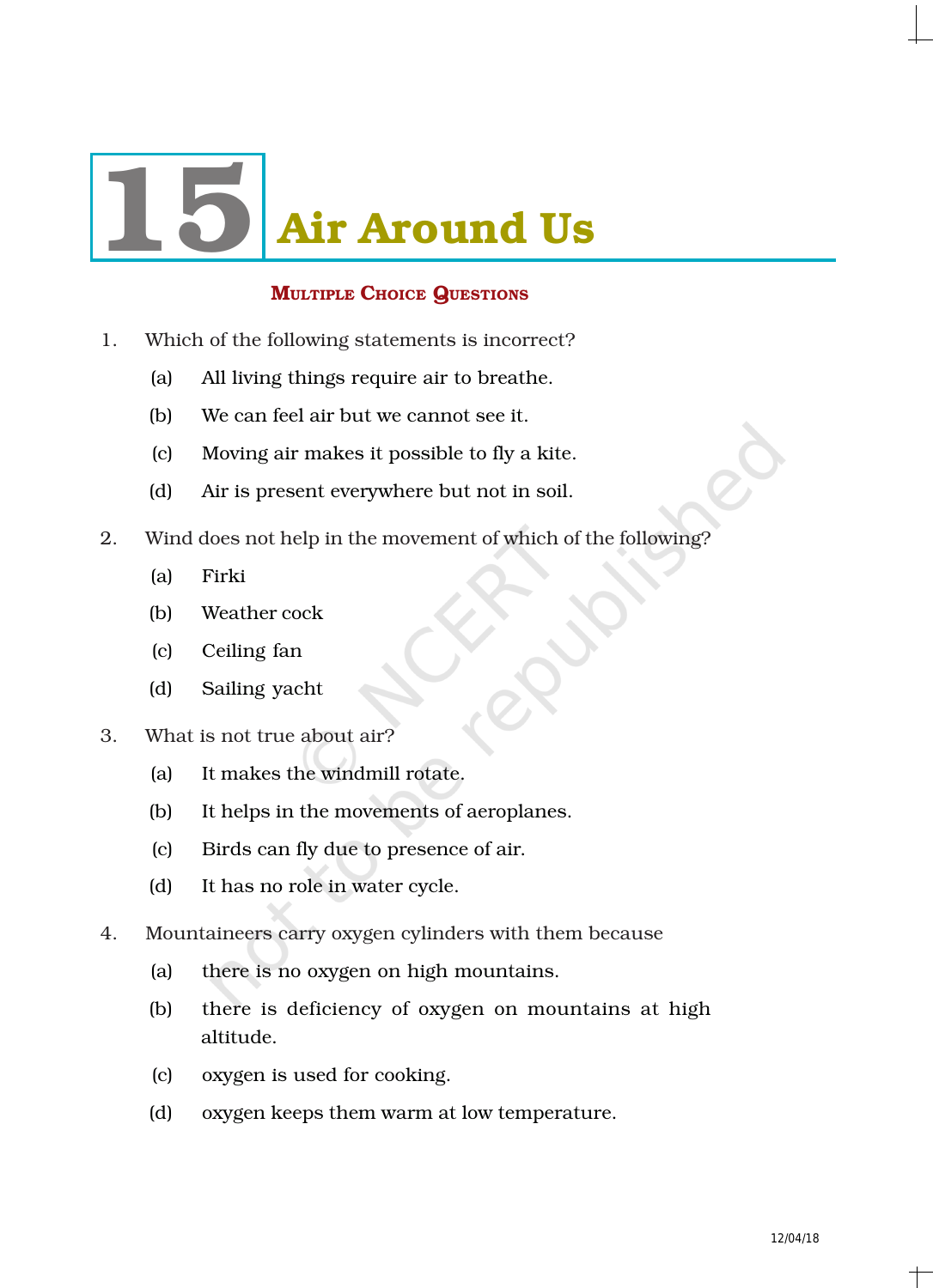- 5. Boojho took an empty plastic bottle, turned it upside down and dipped its open mouth into a bucket filled with water. He then tilted the bottle slightly and made the following observations.
	- (i) Bubbles of air came out from the bottle.
	- (ii) Some water entered the bottle.
	- (iii) Nitrogen gas came out in the form of bubbles and oxygen got dissolved in water.
	- (iv) No bubbles formed, only water entered the bottle.

Which observations is/are correct?

- (a) (i) and (ii) (b) (iv) only
- (c) (iii) and (iv) (d) (i) only
- 6. Which of the following components of air is present in the largest amount in the atmosphere?
	- (a) Nitrogen (b) Oxygen
	- (c) Water vapour (d) Carbon dioxide
- 7. The components of air which are harmful to living beings are
	- (a) nitrogen and carbon dioxide.
	- (b) dust and water vapour.
	- (c) dust and smoke.
	- (d) smoke and water vapour.
- 8. Usha took a lump of dry soil in a glass and added water to it till it was completely immersed. She observed bubbles coming out. The bubbles contain
	- (a) water vapour (b) only oxygen gas
	- (c) air (d) none of these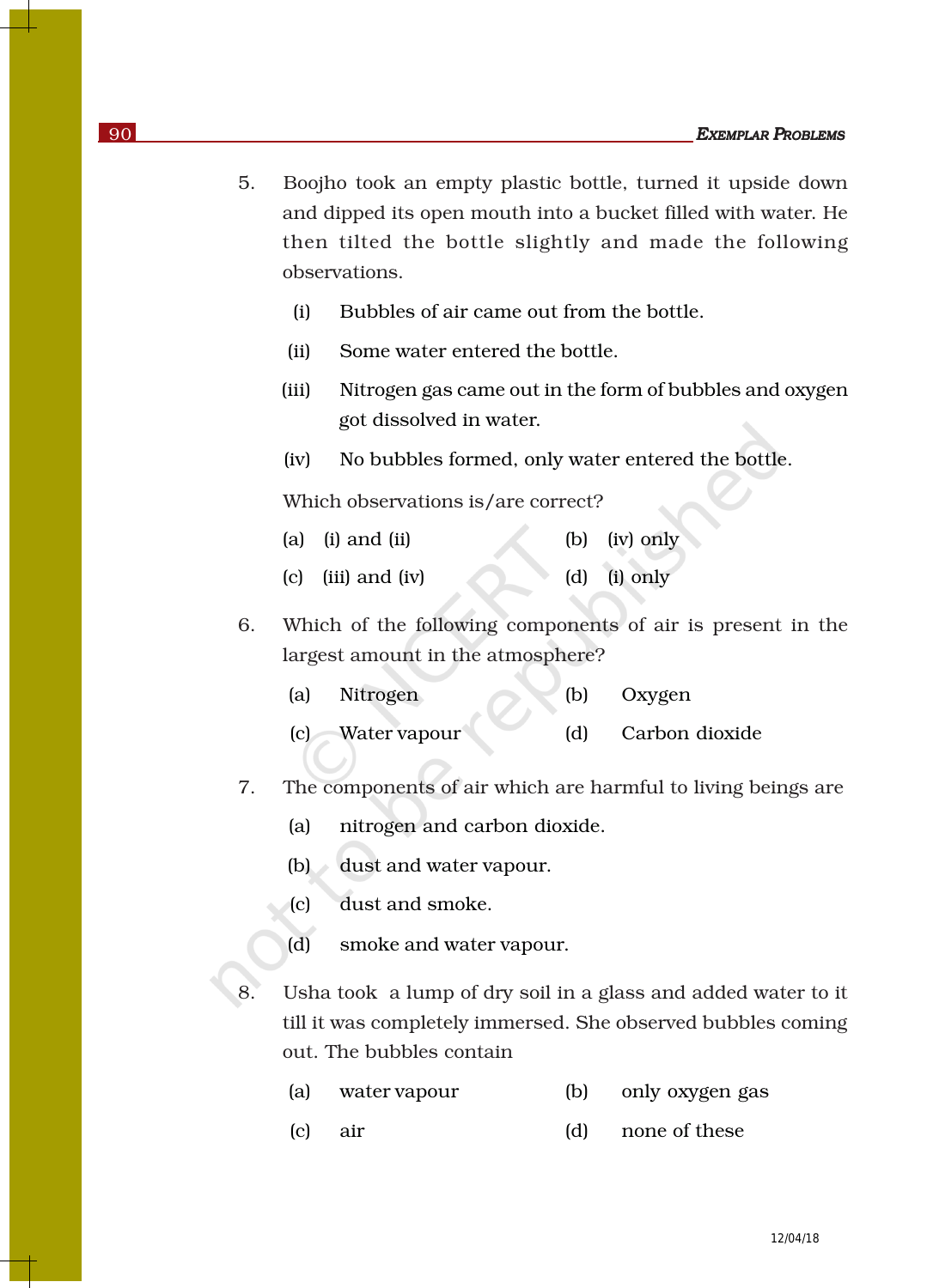## VERY SHORT ANSWER QUESTIONS

- 9. State whether the following statements are **true** or **false**. If false, correct them.
	- (a) Plants consume oxygen for respiration.
	- (b) Plants produce oxygen during the process of making their own food.
	- (c) Air helps in the movements of sailing yachts and glider but plays no role in the flight of birds and aeroplanes.
	- (d) Air does not occupy any space.
- 10. In a number of musical instruments, air plays an important role. Can you name some such instruments?
- 11. In the boxes of **Column I** the letters of some words got jumbled. Arrange them in proper form in the boxes given in Column II



12. Make sentences using the given set of words.

- (a) 99%, oxygen, nitrogen, air, together
- (b) Respiration, dissolved, animals, air, aquatic
- (c) Air, wind, motion, called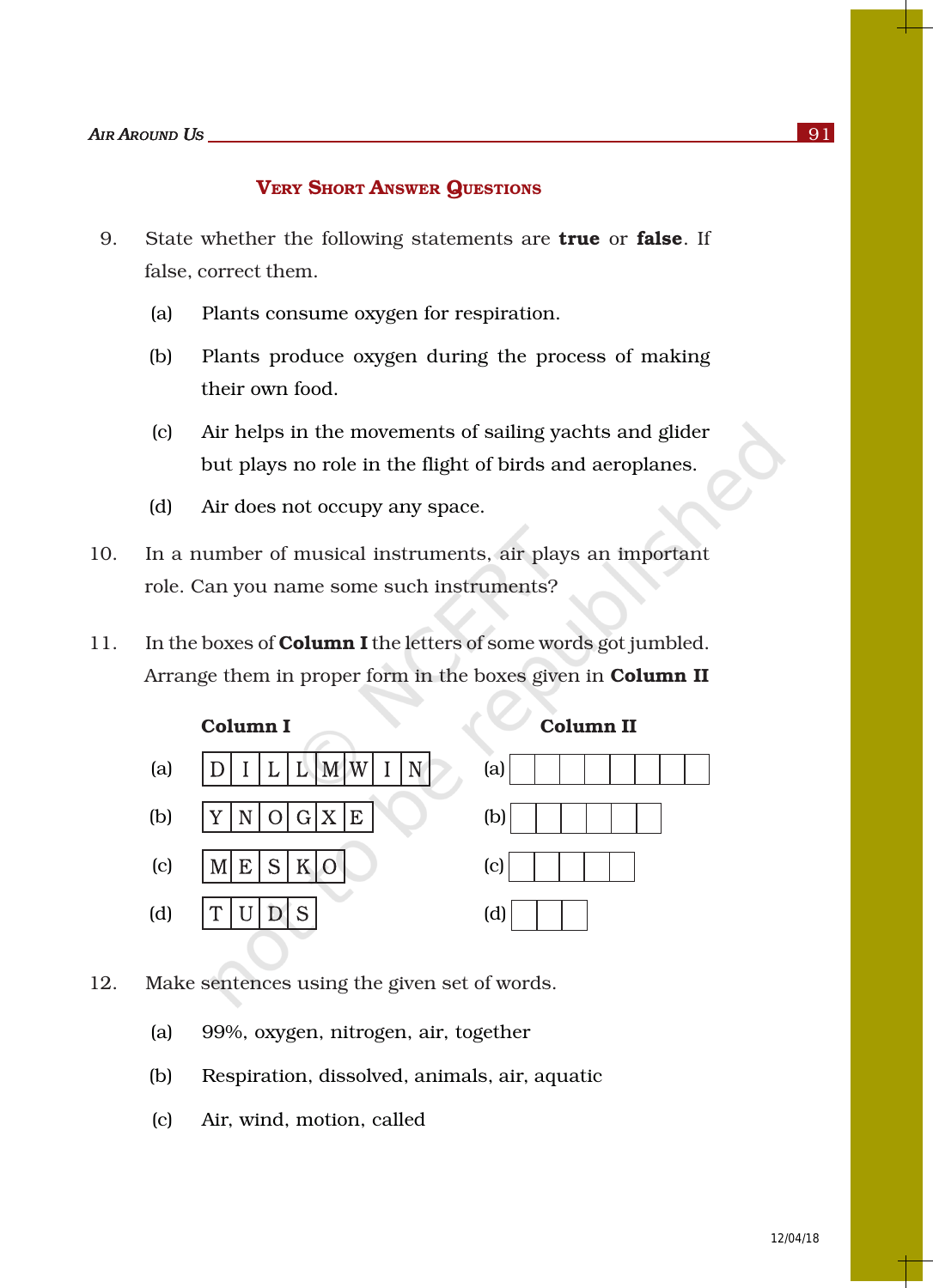## **SHORT ANSWER QUESTIONS**

13. A list of words is given in a box. Use appropriate words to fill up the blanks in the following statements

Air, oxygen, wind, water vapour, mixture, combination, direction, road, bottles, cylinders.

- (a) The \_\_\_\_\_\_ makes the windmill rotate.
- (b) Air is a \_\_\_\_\_\_ of some gases.
- (c) A weather cock shows the \_\_\_\_\_\_ in which the air is moving at that place.
- (d) Mountaineers carry oxygen with them, while climbing high mountains.
- 14. Observe the picture given in Fig. 15.1 carefully and answer the following questions.



*Fig. 15.1* 

- (a) What is covering the nose and mouth of the police man?
- (b) Why is he putting a cover on his nose?
- (c) Can you comment on air quality of the place shown in the Fig.15.1?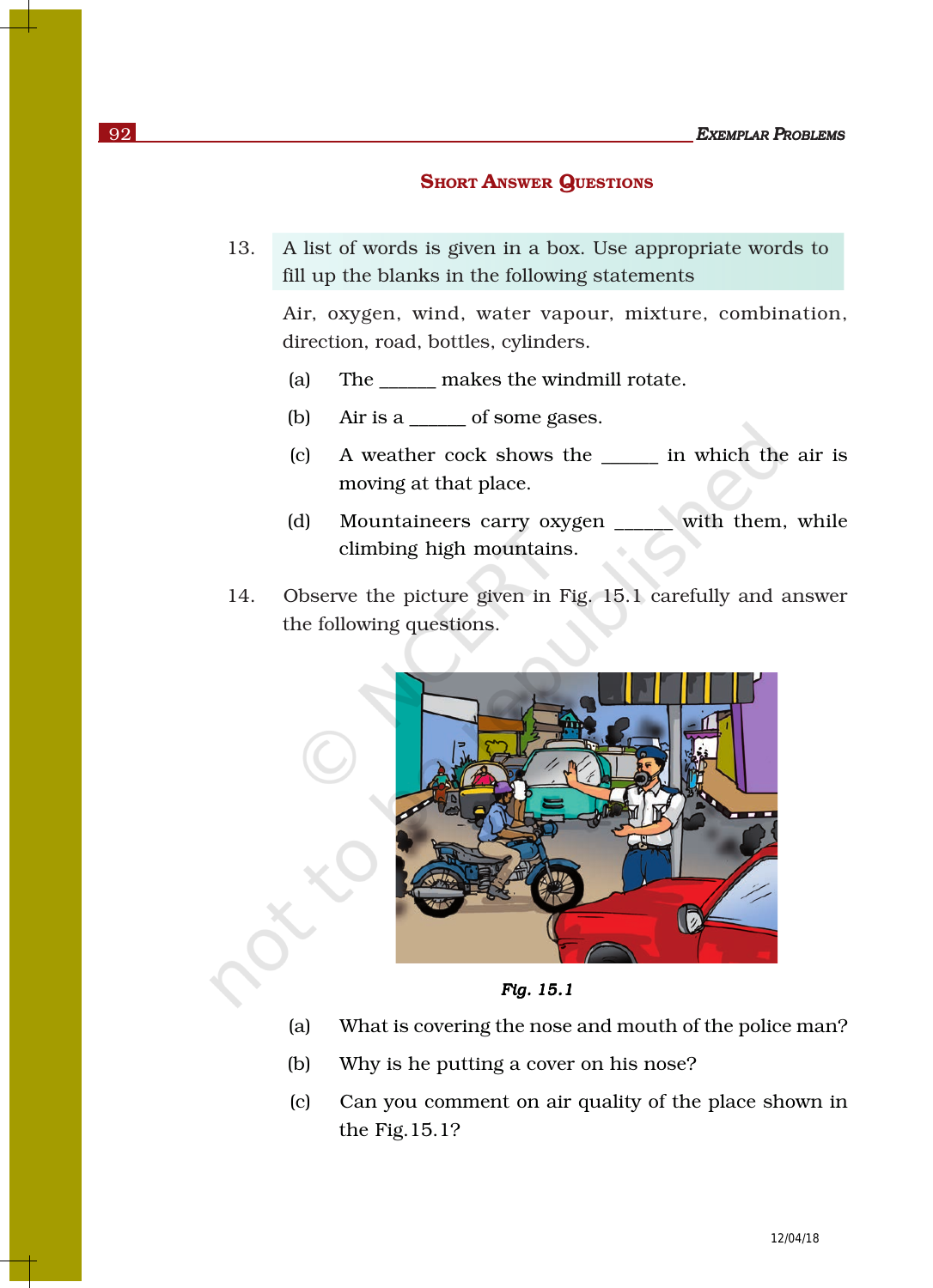- 15. Garima observed that when she left her tightly capped bottle full of water in the open sunlight, tiny bubbles were formed all around inside the bottle. Help Garima to know why it so happened?
	- **COLUMNI COLUMNII** weather cock (i) gases and fine dust particles  $(a)$ (b) mountaineers (ii) sailing yacht (c) fine hair inside the (iii) oxygen cylinders nose (iv) direction of air flow (d) smoke (e) wind (v) prevent dust particles
- 16. Match the items of **Column I** with the items of **Column II**

## LONG ANSWER QUESTIONS

- 17. Explain the following observations very briefly
	- (a) A firki does not rotate in a closed area.
	- (b) The arrow of weather cock points towards a particular direction at a particular moment.
	- (c) An empty glass in fact is not empty.
	- (d) Breathing through mouth may harm you.
- 18. Write just a few sentences for an imaginary situation if any of the following gases disappear from the atmosphere
	- (a) oxygen
	- (b) nitrogen
	- (c) carbon dioxide